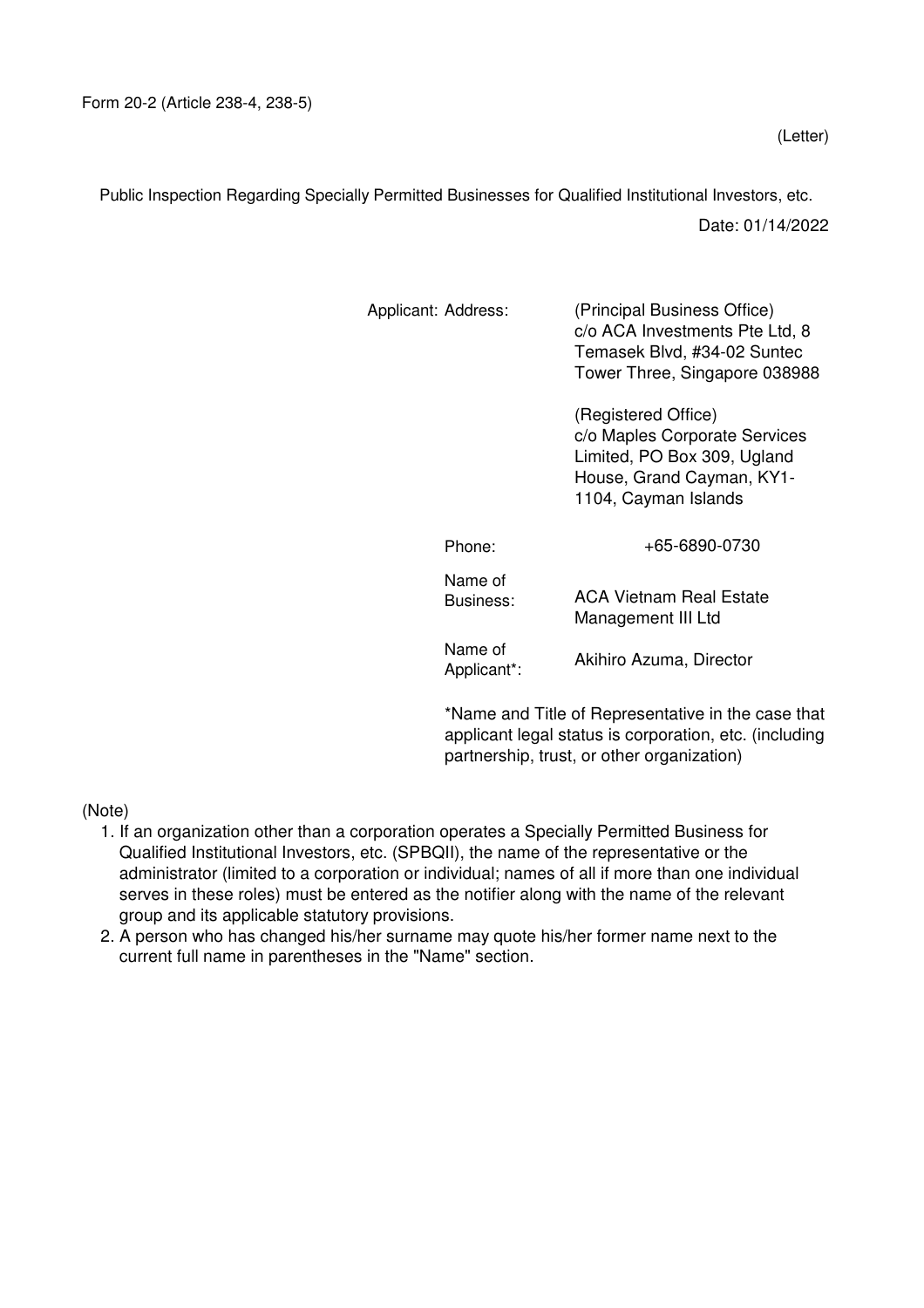|                        |                                                                                                      |                           |                                    |                                        |                                                                                                                                                                                                                                                                                                                                                                                                                                                                                                                                                                                                      |             |                                                                |                                                    | (As of 01/14/2022)                            |
|------------------------|------------------------------------------------------------------------------------------------------|---------------------------|------------------------------------|----------------------------------------|------------------------------------------------------------------------------------------------------------------------------------------------------------------------------------------------------------------------------------------------------------------------------------------------------------------------------------------------------------------------------------------------------------------------------------------------------------------------------------------------------------------------------------------------------------------------------------------------------|-------------|----------------------------------------------------------------|----------------------------------------------------|-----------------------------------------------|
| Representative         |                                                                                                      | <b>Business category</b>  |                                    | Principal business office              |                                                                                                                                                                                                                                                                                                                                                                                                                                                                                                                                                                                                      |             |                                                                | Type of other                                      |                                               |
| Name of<br>Applicant   | Title                                                                                                | Private<br>place-<br>ment | Invest-<br>ment<br>manage-<br>ment | Name                                   | Address                                                                                                                                                                                                                                                                                                                                                                                                                                                                                                                                                                                              | Phone       | URL of<br>website                                              | business to be<br>conducted by<br>person to notify | Amount of capital<br>or total<br>contribution |
| Akihiro Azuma Director |                                                                                                      | $\circ$                   | $\circ$                            | Principal<br><b>Business</b><br>Office | c/o ACA<br><b>Investments Pte</b><br>Ltd, 8 Temasek<br>Blvd, #34-02 Suntec 0730<br>Tower Three,<br>Singapore 038988                                                                                                                                                                                                                                                                                                                                                                                                                                                                                  | $+65-6890-$ | http://www.a<br>caisg.com/pu<br>blic-<br>disclosure/jap<br>an/ |                                                    | <b>USD1.00</b>                                |
| (Note)                 | circle $($ " $\bigcirc$ " $)$ in the "Investment management" column.<br>"Name of Applicant" section. |                           |                                    |                                        | 1. In the "Business category" section: If the person to notify conducts a business related to acts specified in FIEA Article 63(1)(i), put a circle (" $\circ$ ")<br>in the "Private placement" column; if the person to notify conducts a business related to acts specified in (ii) of the same Act paragraph, put a<br>2. The "Representative" and "Amount of capital or total contribution" columns must be entered if the applicant is a juridical person.<br>3. A person who has changed his/her surname may quote his/her former name next to the current full name in the parentheses in the |             |                                                                |                                                    |                                               |

- 1. In the "Business category" section: If the person to notify conducts a business related to acts specified in FIEA Article 63(1)(i) , put a circle ("○") in the "Private placement" column; if the person to notify conducts a business related to acts specified in (ii) of the same Act paragraph, put acircle ("○") in the "Investment management" column.
- 2. The "Representative" and "Amount of capital or total contribution" columns must be entered if the applicant is a juridical person.
- 3. A person who has changed his/her surname may quote his/her former name next to the current full name in the parentheses in the"Name of Applicant" section.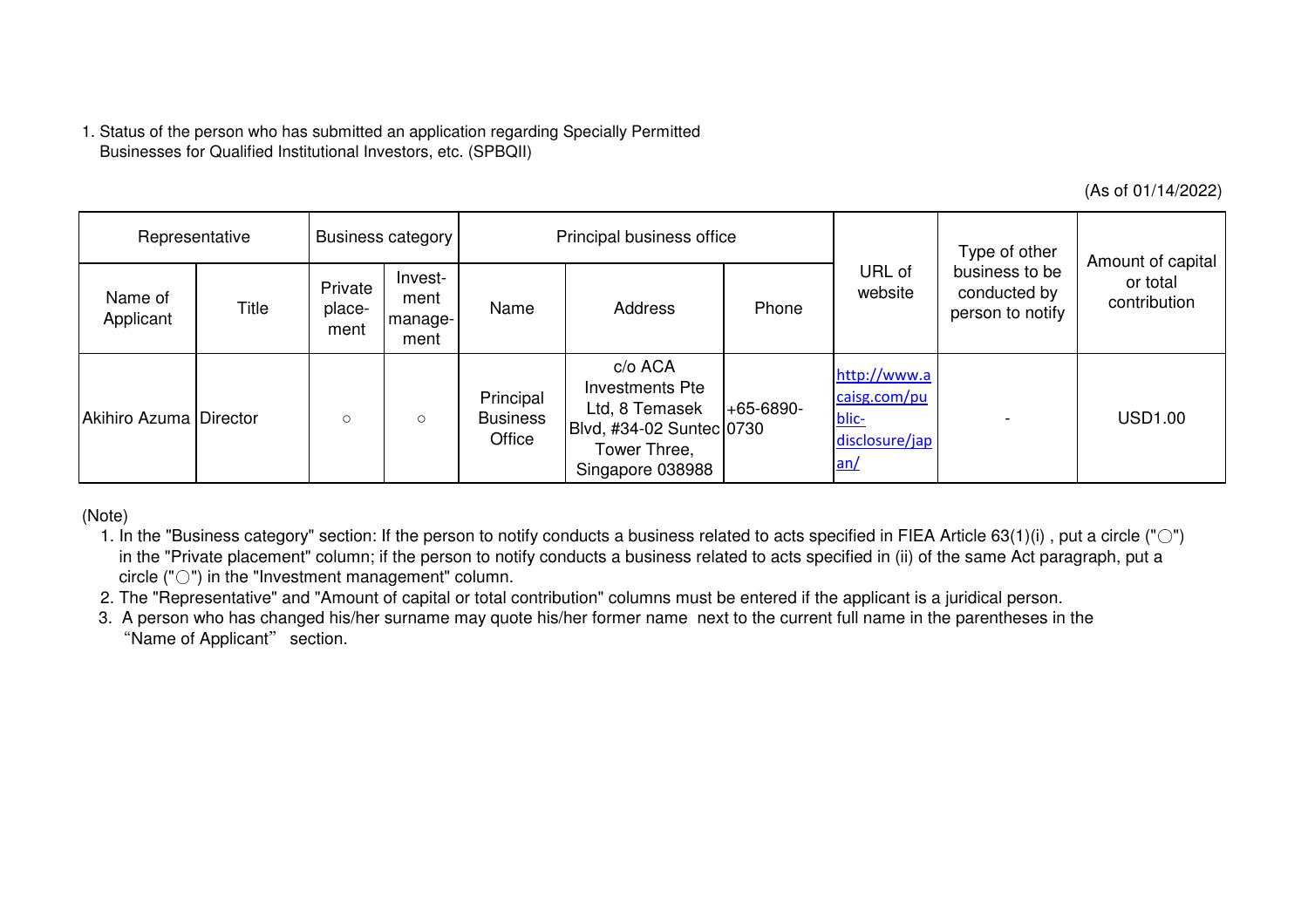## 2. Status of the rights specified in Article 2(2)(v) or (vi) of the FIEA related to SPBQII

| (As of 01/27/2022)                                                                            |                                                             |                                  |                                                                                          |                                                            |                         |                                                                           |                         |                                      |                                                                   |                                                                             |
|-----------------------------------------------------------------------------------------------|-------------------------------------------------------------|----------------------------------|------------------------------------------------------------------------------------------|------------------------------------------------------------|-------------------------|---------------------------------------------------------------------------|-------------------------|--------------------------------------|-------------------------------------------------------------------|-----------------------------------------------------------------------------|
| Name of the<br>Invested<br>Invested<br><b>Business</b><br><b>Business</b><br>Equity<br>Equity |                                                             | Details of the Invested Business |                                                                                          | Type of business                                           |                         |                                                                           |                         | Existence                            | Existence<br>0f                                                   | Name or name                                                                |
|                                                                                               | Type of the                                                 | (Type of<br>instrument)          | (Contents)                                                                               | Private<br>placement<br>and/or<br>investment<br>management | Type of<br>notification | Type of<br>the QII                                                        | Number<br>of the<br>QII | of<br>investors<br>other than<br>ΩII | persons<br>specified<br>under the<br>items of<br>Article<br>233-3 | of business of<br>the certified<br>public<br>accountant or<br>auditing firm |
| ACA Vietnam on laws and<br><b>Real Estate</b><br><b>III LP</b>                                | <b>Rights based</b><br>regulations<br>of a foreign<br>state | Real estate<br>related fund      | Private equity investment in placement<br>Vietnamise<br>real<br>estate and<br>developer. | Private<br>investment<br>management                        | Article 63              | Individuals<br>$(2)$ and<br><b>Business</b><br>corporatio<br>ns, etc. (2) | 4                       | Yes                                  | None                                                              |                                                                             |

(Note)

1. Enter answers that you expect to be true if they have not yet been decided.

 2. Select and enter, in the "Type of the Invested Business Equity" column, from "Partnership contract under the Civil Code," "Silent partnership contract," "Investment Limited Partnership contract," "Limited Liability Partnership contract," "Membership rights of an incorporated association," "Rights based on laws and regulations of a foreign state" and "Other rights." If the business equity to be invested consists of electronically recorded transferable rights or rights specified under Article 1-12 (ii) of Order for Enforcement of the Financial Instruments and Exchange Act, also enter either "electronically recorded transferable rights" or "rights specified under Article 1-12 (ii) of Order for Enforcement of the Financial Instruments and Exchange Act."

 3. In the "Details of the Invested Business Equity" column, enter the specific details of the business that will manage the money and other assets being invested or contributed.

 4. In the "Private placement and/or investment management" section: **(a)**If you operate a business related to acts specified in FIEA Article 63(1)(i), specify "Private placement"; **(b)**if you operate a business related to acts specified in Item (ii) of the same paragraph of the Act, enter "Investment management"; **(c)**if you operate both, enter "Private placement and investment management.".

 5. In the "Type of notification" column: Enter **(a)**"Supplementary Provisions Article 48" if the business operating regarding the stated Invested Business Equity is Specially Permitted Investment Management Business (SPIMB) specified under Article 48(1) of the Supplementary Provisions of the Act to Partially Amend the Securities and Exchange Act (Act No. 65 of 2006); **(b)**"Old Article 63" if the business operating is Specially Permitted Businesses for Qualified Institutional Investors (SPBQII) under item (ii) of old Act specified under Article 2(1) of the Supplementary Provisions of the Act for Partial Revision of the Financial Instruments and Exchange Act (Act No. 32 of 2015); or **(c)**"Article 63" if the business to be operated is related to acts specified under Article 63(1)(i) or (ii) of the FIEA revised by the foregoing Act.

 6. In the "Type of the Qualified Institutional Investor (QII)" column: Select and enter from among "Financial Instruments Business Operators, etc." "Financial institutions, etc." "Investment Limited Partnership" "Business corporation, etc." "Individual," "Foreign corporations or foreigners, etc." and "Other" that accurately describe **(a)**"the Qualified Institutional Investors to become counterparties to the private placement of the said Invested Business Equity," or **(b)**"the Qualified Institutional Investors to invest or contribute their money or other assets." The definition of Qualified Institutional Investors is as follows:

(1)"Financial instruments business operators, etc."

 Persons specified under Article 10(1)(i) or (ii) of the Cabinet Office Ordinance Regarding the Definitions Specified under Article 2 of the FIEA (Finance Ministry Ordinance No. 14 in 1993) (hereinafter "Cabinet Office Ordinance Regarding Definitions" in 6).

(2)"Financial institutions, etc."

Persons specified under Items (iv), (v), (vii)-(xvii), Item (xix) or Item (xxi) of Article 10(1) of Cabinet Office Ordinance Regarding Definitions; and Specified Succeeding Company of Article 10(1) of Cabinet Office Ordinance Regarding Definitions as applied pursuant to provisions of Article 36 of the Supplementary Provisions of the Ordinance for Enforcement of the Act on Enhancement and Restructuring of Credit Business Conducted by The Norinchukin Bank and Specified Agricultural and Fishery Cooperatives, etc. (Ordinance of the Ministry of Finance and Ministry of Agriculture, Forestry and Fisheries No. 1 of 1997)

(3)"Investment Limited Partnership"

 Persons specified under Items (xviii) of Article 10(1) of Cabinet Office Ordinance Regarding Definitions (4)"Business corporations, etc."

 Persons specified under Item (xx), Item (xxiii)(a) or Item (xxiii-2) of the same paragraph (the persons set forth in Item (xxiii)(a) are limited to residents (residents specified under the first sentence of Article 6(1)(v) of the Foreign Exchange and Foreign Trade Act (Act 228 of 1949) ; same applies hereafter in 6))

(5)"Individuals"

Persons specified under Article 10(1)(xxiv) of Cabinet Office Ordinance Regarding Definitions (limited to residents)

(6)"Foreign corporations or foreigners, etc. Persons specified in Items (iii), (vi), (xxii), (xxiii)(a), (xxiii)(b), (xxvi)(a), (xxiv)(b) or Items (xxv)-(xxvii). Provided that **(a)**person specified in Items (xxiii)(a) and (xxvi)(a) are limited to non-residents (non-residents specified in Article 6(1)(vi) of the Foreign Exchange and Foreign Trade Act) and **(b)** person specified in Items (xxiii)(b) and (xxvi)(b) are limited to persons who are operating partners, etc., related to contracts based on foreign laws.

(7)"Other"

 Persons who are specified under Cabinet Office Ordinance Regarding Definitions Article 10(1)(xxiii)(b) or (xxiv)(b) (excluding persons who are operating partners related to contractors based on foreign laws)

 7. In the "Existence of investors other than Qualified Institutional Investors (QII)" column: Specify "Yes" in the case of **(a)** private placement of the said Invested Business Equity with persons other than Qualified Institutional Investors, or **(b)** management of money and other assets invested or contributed by persons other than Qualified Institutional Investors; otherwise enter "None.

 8. In the "Existence of persons specified under the items of Article 233-3" column: Specify "Yes" in the case of **(a)** private placement of the said Invested Business Equity with persons specified under the Paragraphs of Article 233-3, or **(b)** management of money and other assets invested or contributed by persons specified under the Paragraphs of Article 233-3; otherwise enter "None."

 9. In the "Name or name of business of the certified public accountant or auditing firm" column: If you entered "Yes" under the "Existence of persons specified under the items of Article 233-3" column, specify the name or name of business of the certified public accountants or auditing firms who will audit profit and loss statements and balance sheets or documents substituting these of the Invested Business related to the stated businesses.